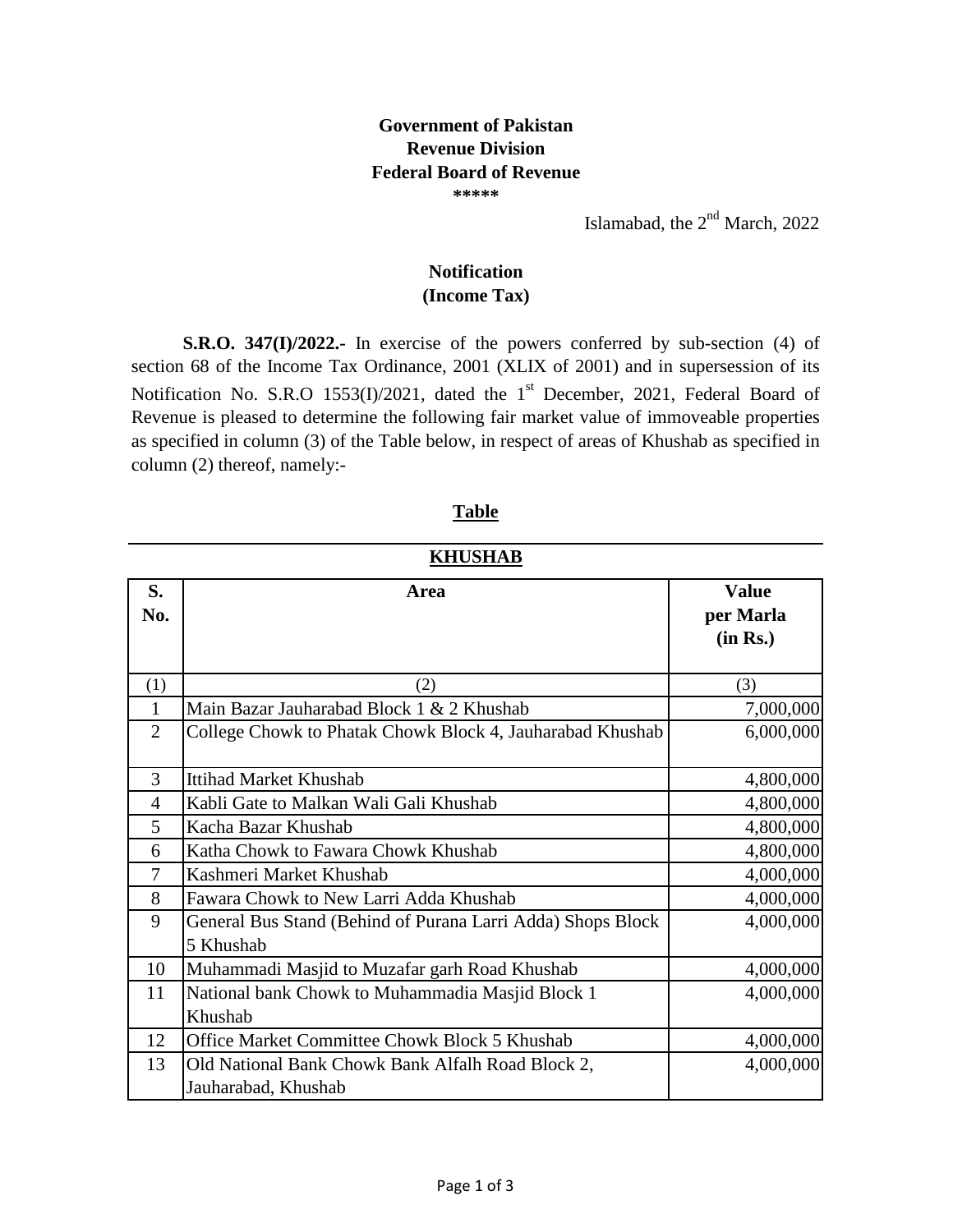| 14 | Plot Senima Block 4, Jauharabad, Khushab                 | 4,000,000 |
|----|----------------------------------------------------------|-----------|
| 15 | Janubi Bazar Block 2, Jauharabad Khushab                 | 3,500,000 |
| 16 | Gulzar Hotel to Stadium Jauharabad Block 4 Khushab       | 3,200,000 |
| 17 | Jauharabad Sargodha Road Front 20 Feet Block 4&5 Khushab | 3,000,000 |
| 18 | SARGODHA MAIN WALI ROAD, QUAIDABAD,                      | 3,000,000 |
|    | <b>KHUSHAB</b>                                           |           |
| 19 | BUS STAND ROAD, QUAIDABAD KHUSHAB                        | 3,000,000 |
| 20 | GHALLA MANDI, QUAIDABAD, KHUSHAB                         | 3,000,000 |
| 21 | GHALLA MANDI MAIN BAZAR, QUAIDABAD,                      | 3,000,000 |
|    | <b>KHUSHAB</b>                                           |           |
| 22 | LAKAR MANDI, QUAIDABAD, KHUSHAB                          | 3,000,000 |
| 23 | BUS STAND MAIN BAZAR, QUAIDABAD, KHUSHAB                 | 3,000,000 |
| 24 | FRUIT MARKET ALTAF ROAD, QUAIDABAD,                      | 3,000,000 |
|    | <b>KHUSHAB</b>                                           |           |
| 25 | SMALL SHOP BAZAR ALFALH ROAD, QUAIDABAD,                 | 3,000,000 |
|    | <b>KHUSHAB</b>                                           |           |
| 26 | SMALL FACTORY AREA MAIN BAZAR, QUAIDABAD,                | 3,000,000 |
|    | <b>KHUSHAB</b>                                           |           |
| 27 | E BLOCK MAIN BAZAR, QUAIDABAD, KHUSHAB                   | 3,000,000 |
| 28 | E BLOCK SHAMAS ROAD, QUAIDABAD, KHUSHAB                  | 3,000,000 |
| 29 | E BLOCK JAMIA ROAD, QUAIDABAD, KHUSHAB                   | 3,000,000 |
| 30 | E BLOCK KACHA BAZAR, QUAIDABAD, KHUSHAB                  | 3,000,000 |
| 31 | GHALLA GODAM MAIN BAZAR, QUAIDABAD,                      | 3,000,000 |
|    | <b>KHUSHAB</b>                                           |           |
| 32 | GHALLA MANDI ANDROON GALI, QUAIDABAD,                    | 2,500,000 |
|    | <b>KHUSHAB</b>                                           |           |
| 33 | Saim Nala Front (20 Feet) Khushab                        | 3,000,000 |
| 34 | Sargodha Road Chungi to Main Wali Road Front (20 Feet)   | 3,000,000 |
|    | Khushab                                                  |           |
| 35 | Katha Chowk to Sandral Chowk Khushab                     | 2,800,000 |
| 36 | New Ghalla Mandi Khushab Khushab                         | 2,600,000 |
| 37 | New Larri Adda to Municipal rest House Jauharabad Road   | 2,600,000 |
|    | Khushab                                                  |           |
| 38 | Jehilmi Gate to Multani Gate Khushab                     | 2,600,000 |
| 39 | Katha Chowk to Railway Phatak Khushab                    | 2,600,000 |
| 40 | FRUIT MARKET ANDROON GALI,                               | 2,500,000 |
|    | QUAIDABAD,KHUSHAB                                        |           |
| 41 | SMALL SHOP BAZAR ALFALH ROAD, QUAIDABAD,                 | 2,500,000 |
|    | <b>KHUSHAB</b>                                           |           |
| 42 | C BLOCK ,QUAIDABAD,KHUSHAB                               | 2,500,000 |
| 43 | D BLOCK JAMIA ROAD, QUAIDABAD, KHUSHAB                   | 2,500,000 |